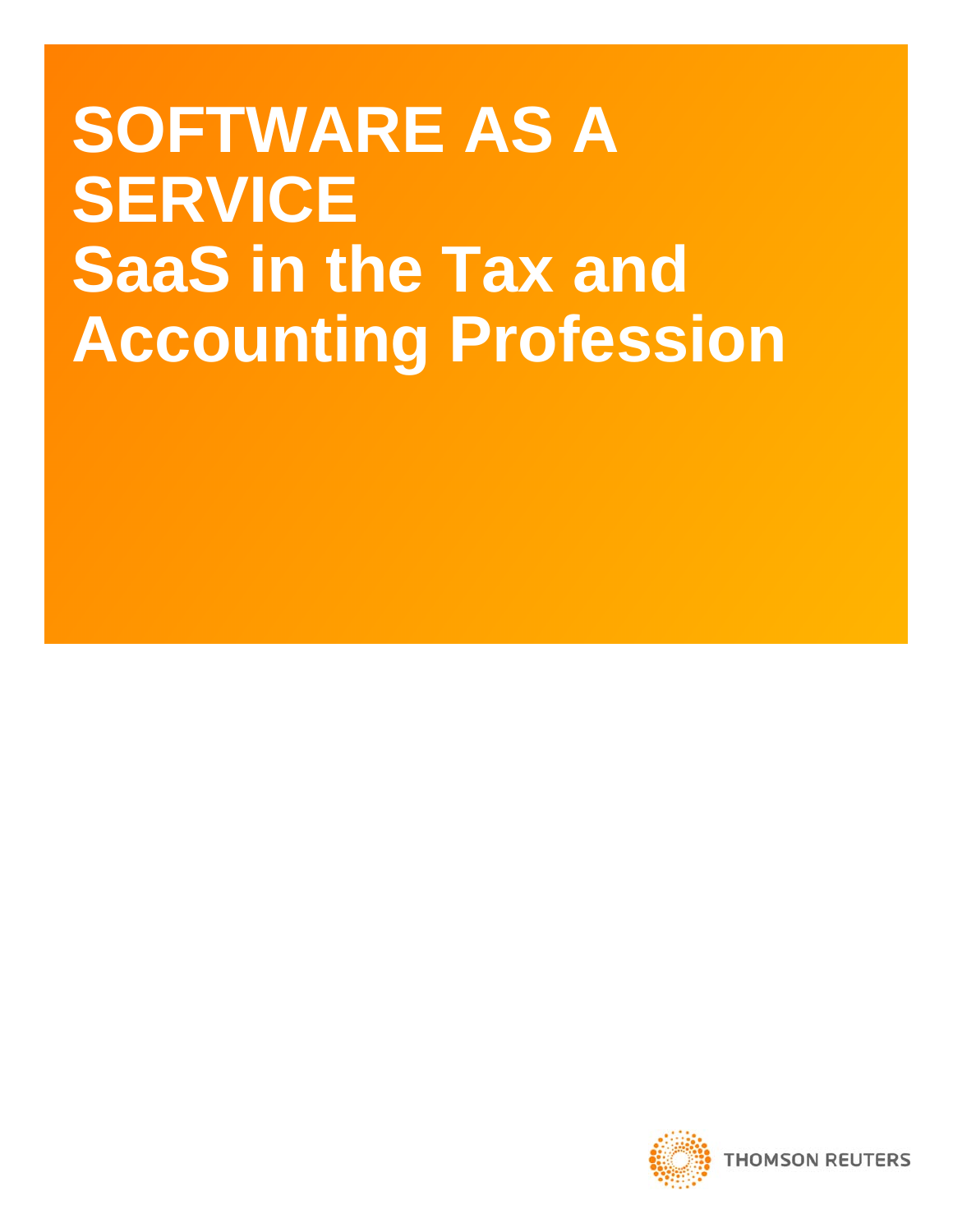# SOFTWARE AS A SERVICE

# SaaS in the Tax and Accounting Profession

# **Overview**

Software as a Service (SaaS), which is often referred to as "cloud computing," is getting a lot of attention in the tax and accounting profession and in the accounting press for a number of reasons, including:

- Attractive, cost-efficient pricing models that enable firms to grow with new technology and require limited up-front costs
- The stability of web-hosted applications
- The reliability of Internet access
- The security of data
- The web-hosted software environment, which enables staff to focus more time on providing services to customers and less time managing the firm's IT infrastructure.

With all of the information that's out there about SaaS, it can be difficult to distinguish between the facts and the hype. We understand that moving your firm's critical software applications to a SaaS environment is a big decision, which requires that you understand what SaaS is, how it may benefit your firm, and many other factors. This white paper will help you to understand SaaS and the factors you need to consider when deciding whether your firm should move its software and data to a SaaS environment.

# **What is SaaS?**

For the CS Professional Suite, the Tax & Accounting business of Thomson Reuters defines SaaS as a delivery platform for software applications that are:

- licensed through a monthly subscription,
- available via a web-based interface, and
- accessible from any computer that has Internet access.

In keeping with software industry standards, firms do not purchase software up front when licensing CS Professional Suite® software through the SaaS environment. Instead, firms pay a monthly fee to access the software for the length of their contract.

Some vendors use the term "SaaS" to describe only the web-based aspect of their software, so you should question them closely to ensure that you understand their definition of SaaS. If vendors do not have separate pricing models for their SaaS offerings, they do not have true SaaS solutions.

# **SaaS and the CS Professional Suite**

Since 2008, the Tax & Accounting business of Thomson Reuters has been delivering nearly all CS Professional Suite software and Microsoft® Office and Exchange® in a SaaS environment that allows firms to determine which software applications are available to each staff member, based on his or her role in the firm.

# **Benefits of SaaS**

There are many benefits in moving to a SaaS model.

## **Cost of entry**

The SaaS model offers significant up-front cost savings when compared to traditional software licensing. After a firm signs a SaaS contract, most vendors charge a modest start-up fee for setting up the software and systems through which the firm will access software. After the first month, vendors typically charge monthly, quarterly, or annual fees for the duration of the contract (usually  $1 - 3$  years).

### **Security**

Understandably, security is typically an accounting firm's biggest concern when considering moving to an environment in which applications and data are offsite. The ability to have all client data hosted in a completely secure environment is very attractive to many firms, especially in today's environment where it has become more common to hear about the theft of laptops that contain confidential client data.

While you should research vendors to ensure that your clients and your firm are comfortable with the environment in which data is stored, many of the data centers in which SaaS environments are housed have security infrastructures that are much stronger and more secure than the infrastructures that most individual firms are able to provide or afford.

**The SaaS software delivery platform provides low upfront costs and predictable monthly fees.**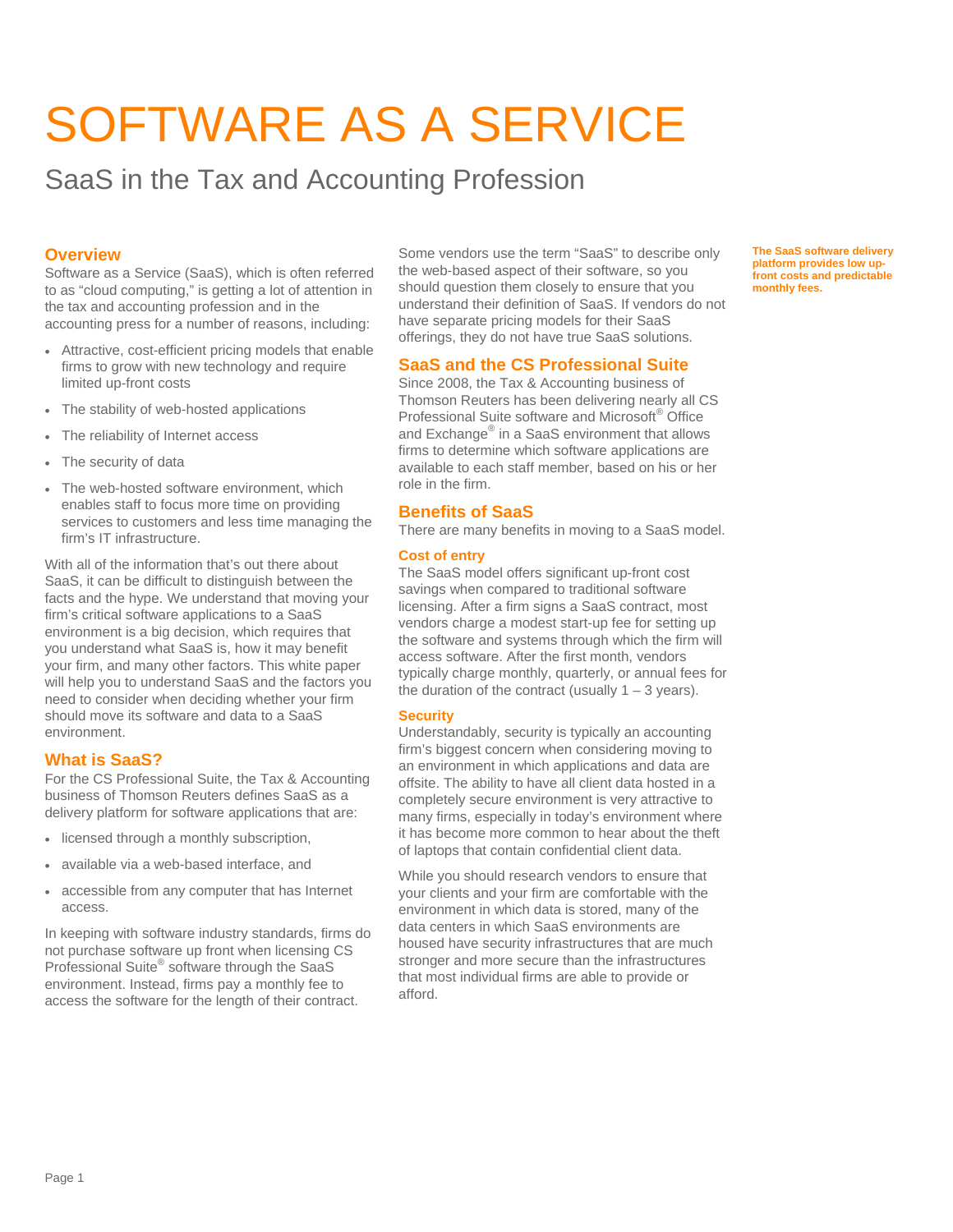#### **Anytime, anywhere access**

SaaS enables your staff to work anywhere at any time. This flexibility can enable your firm to retain talented employees that it might otherwise have lost due to relocation or status changes. In addition, many firms with high seasonal demand find significant value in bringing on temporary staff who can work from home thanks to SaaS.

# **Business continuation**

Hurricane Katrina and other major storms have increased interest in business continuation planning. When offices are destroyed or severely damaged, firms that license locally installed software can find themselves without access to software or data and, therefore, unable to provide service to their clients.

In a SaaS environment, software and data reside in safe, controlled locations that are thoroughly prepared for disaster situations.

#### **Automatic data backups**

All firms that use traditionally licensed software should have automatic backup systems in place. Unfortunately, firms sometimes find out at the worst possible time that their backup systems were not working.

The automatic backup services used by most SaaS providers are constantly maintained to ensure that firms have access to the latest data. You should ask potential SaaS vendors about their backup policies and procedures to ensure that you'll be able to easily access data backups when you need them.

# **Outsourcing IT infrastructure**

Many firms greatly appreciate the opportunity to outsource the majority of their IT infrastructure to a SaaS vendor. Moving software to a SaaS environment reduces the headaches and problems associated with an in-house infrastructure, such as network disruptions, performance problems, data corruption errors, and so on.

Allowing a SaaS vendor to handle those issues enables your staff to do what they do best — provide service to your clients.

### **Reduced hardware requirements**

Web-hosted SaaS models often use a thin-client or smart-client infrastructure that significantly reduces hardware requirements for a firm's computers. Consequently, many firms are able to stretch their computer replacement schedules a year or two beyond the standard three-year replacement cycle.

#### **Automatic updates and version control**

When a software vendor hosts your software, the vendor is responsible for applying software updates. The firm doesn't have to take the time to install updates, which are often issued at the busiest time of year. In addition, if there are ever issues with the software, the vendor can address those issues and install the updates immediately — the firm doesn't have to wait for and then install the updates.

#### **Total solution**

Tax and accounting firms typically use software applications from a variety of vendors. While there are some benefits to this approach, those benefits may not translate well into a SaaS environment.

If your firm is considering moving to a SaaS environment, you should also consider a total solution in which nearly all of the software applications used within the firm are bundled into one convenient package that promotes integration, incurs a standard monthly fee, and simplifies software budgeting and management.

# **Considerations when evaluating SaaS solutions**

There are many factors to consider when deciding whether your firm should move its software to a SaaS environment.

#### **Long-term cost**

As discussed earlier, cost of entry is a benefit of moving to a SaaS platform. The predictability of monthly usage fees also offers a benefit. However, you should compare the total cost of ongoing fees to the up-front fees incurred when licensing software traditionally.

#### **Internet connectivity**

When considering moving software and data to a web-hosted environment, many firms are concerned that they won't have access to their software or data if the software vendor experiences an Internet outage or if the firm's own Internet service provider experiences problems.

Although Internet outages are less of a concern now than they were several years ago, firms should look into vendors' histories and the stability of their environments. In addition, firms should explore the possibility of contracting Internet service with two distinct and separate providers.

**If your firm is considering moving to a SaaS environment, you should also consider a total solution in which nearly all of the software applications used within the firm are bundled into one convenient package that promotes integration, incurs a standard monthly fee, and simplifies software budgeting and management.**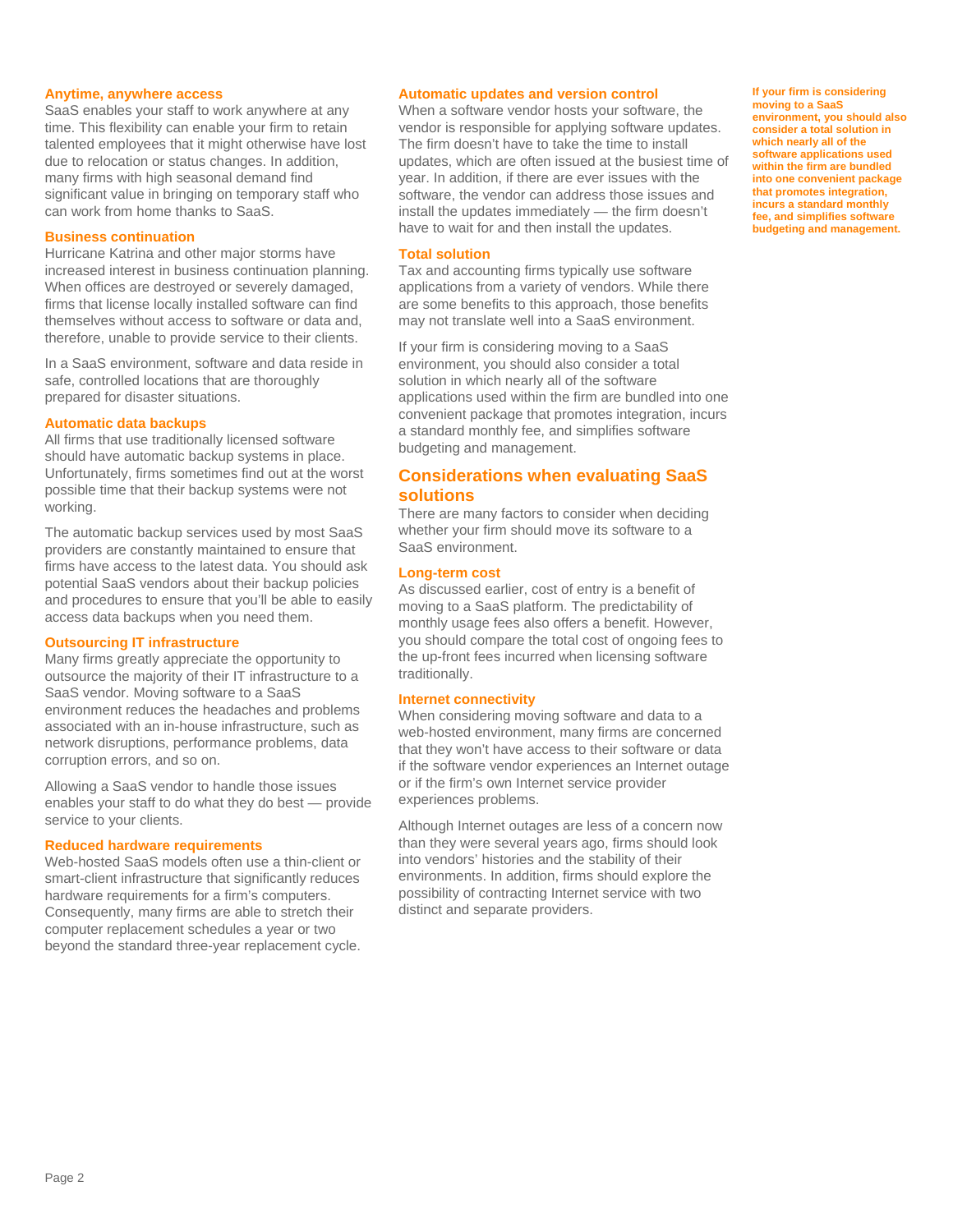### **Integration with locally installed software**

Many software applications that are hosted in a SaaS environment cannot integrate directly with locally installed applications. If your firm has locally installed software that must integrate with software you are considering moving to a SaaS environment, you'll need to question SaaS vendors to determine whether the necessary integration is possible.

Total hosted solutions exist that provide all, or nearly all, of the applications that a tax and accounting firm requires. A total solution should circumvent integration issues, but you will need to question SaaS vendors closely to ensure that their products will meet your needs.

# **Interviewing SaaS vendors**

Here are some examples of the types of questions firms should ask of potential SaaS vendors.

- Can I start using the software with limited up-front costs?
- What is the length of time of your SaaS contracts?
- If I choose to stop using your SaaS offering, how can I access my firm's data?
- What security measures are in place to ensure the safety of our clients' confidential data?
- What is your history with providing software through a SaaS environment for the tax and accounting profession?
- What infrastructure is in place to ensure that my firm's software and data will be available when we need them?
- Do you offer all applications we need to run our firm, so they will all be hosted in a single location?

# **Security at the Thomson Reuters data center**

Thomson Reuters takes risk-management and business continuity planning very seriously. We make extensive planning efforts at the corporate, business unit, and product levels, and we make every effort to assess and account for all potential risks and vulnerabilities. As a result, we implemented a comprehensive disaster-recovery strategy that takes into account the operational, regulatory, and liability impact of disasters. This strategy positions us to provide the best possible service to our customers.

To learn more about our disaster-recovery plan for SaaS software and the Thomson Reuters data center, see the [Web Services: Overview of](http://cs.thomsonreuters.com/products/pdfs/Web_Services_Overview_of_Infrastructure_Security.pdf)  [Infrastructure Security](http://cs.thomsonreuters.com/products/pdfs/Web_Services_Overview_of_Infrastructure_Security.pdf) PDF.

# **SaaS ratings worksheet**

The following ratings worksheet will help you to rank items you need to consider when deciding whether to move your firm's software and data to a SaaS environment.

Using a scale of  $1 - 5$  (high = 5, medium = 3, and low  $= 1$ ), indicate the value your firm places on, or its level of concern about, each factor.

| <b>Factor</b>                            | <b>Points</b> |
|------------------------------------------|---------------|
| Cost of entry                            |               |
| Security                                 |               |
| Anytime, anywhere access                 |               |
| <b>Business continuity</b>               |               |
| Automatic data backups                   |               |
| Outsourcing IT infrastructure            |               |
| Reduced hardware requirements            |               |
| Automatic updates and version<br>control |               |
| <b>Total solution</b>                    |               |
| Long-term cost                           |               |
| Total                                    |               |

Add the points and enter the total in the row at the bottom of the table.

- **35 50 points:** Your firm is ready to take advantage of many benefits of the SaaS model of licensing software.
- **17 34 points:** Your firm could benefit from a SaaS environment. Review each of the factors you identified as highly important to determine if the value you place on those factors is high enough to warrant moving to a SaaS environment.
- **10 16 points:** Your firm may not be ready to move to a SaaS environment immediately, but you should continue to monitor market progress to determine when you will be ready to make this move.

# **Learning more about SaaS**

To learn more about our SaaS offering, see the [SaaS](http://cs.thomsonreuters.com/products/pdfs/SaaS_Pricing_Fact_Sheet.pdf)  **[Leasing & Delivery Option P](http://cs.thomsonreuters.com/products/pdfs/SaaS_Pricing_Fact_Sheet.pdf)DF or contact an** Account Representative by calling 800.968.8900.

**Thomson Reuters takes riskmanagement and businesscontinuity planning very seriously. We make extensive planning efforts at the corporate, business unit, and product levels, and we make every effort to assess and account for all potential risks and vulnerabilities.**